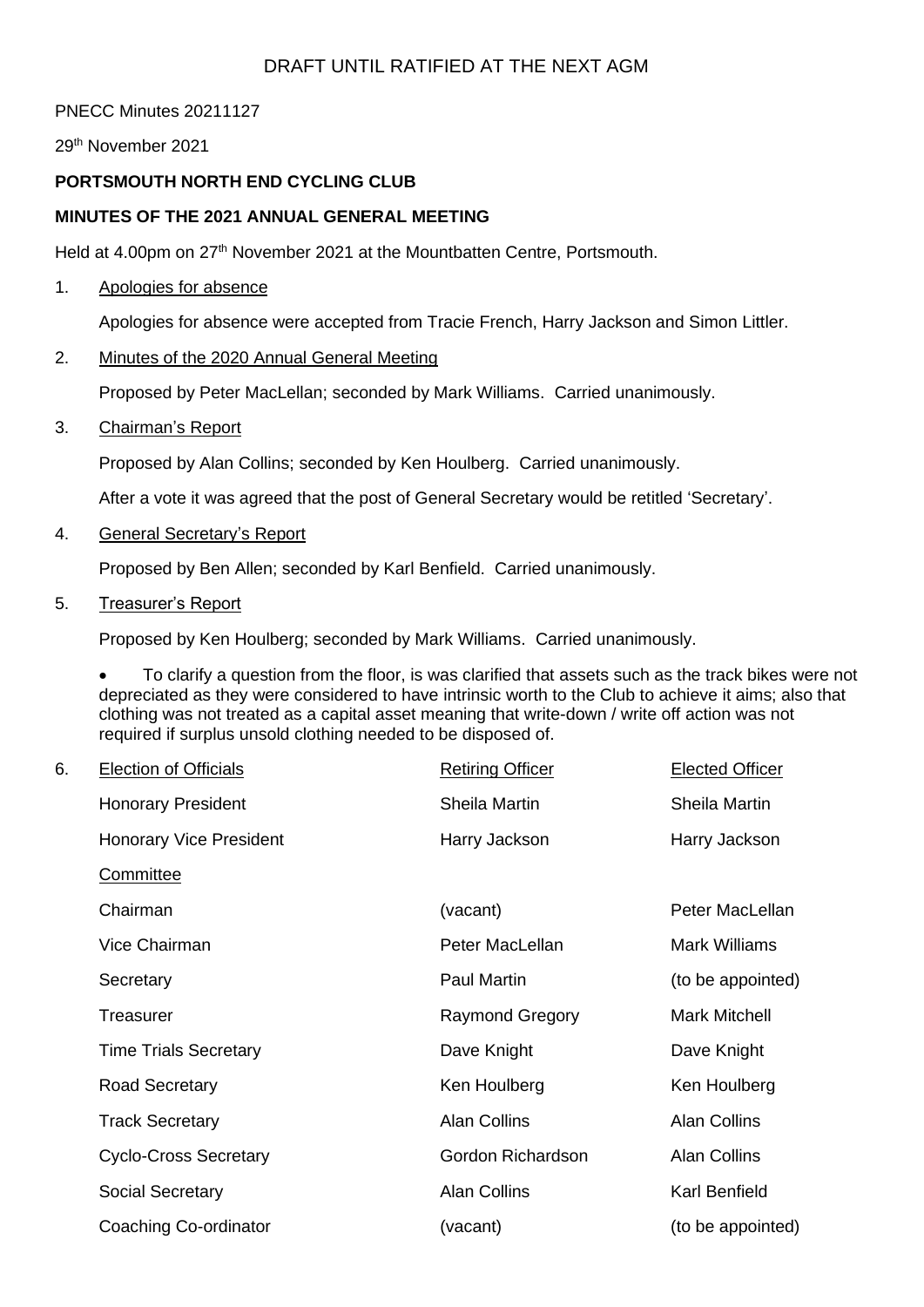| Club Kit Provider                        | <b>Beth MacLellan</b> | <b>Beth MacLellan</b> |
|------------------------------------------|-----------------------|-----------------------|
| Media and Public Relations Officer       | Ben Allen             | Ben Allen             |
| Club Captain                             | Peter MacLellan       | Tim Lawn              |
| <b>Ordinary Members' Representatives</b> | Fran Marshman         | Fran Marshman         |
|                                          | (vacant)              | <b>Simon Littler</b>  |

After a vote it was agreed that the Executive Committee would be retitled 'Committee'.

After a vote it was agreed that the post of General Secretary would be retitled 'Secretary'.

It was agreed unanimously that the post of Coaching and Youth Development Officer would be retitled 'Coaching Co-ordinator'.

It was agreed unanimously that the post of Membership Secretary would be retitled 'Membership Co-ordinator' and become a non-Committee post.

It was agreed unanimously that the post of Welfare Officer would become plural and be non-Committee posts.

It was agreed unanimously to delete the vacant post of Funding Officer.

#### Non-Committee Officials

| <b>Examiner of Accounts</b>                                                        | <b>Kevin Brackstone</b>                        | <b>Kevin Brackstone</b> |  |  |
|------------------------------------------------------------------------------------|------------------------------------------------|-------------------------|--|--|
| <b>Examiner of Asset Register</b>                                                  | (new post)                                     | (to be appointed)       |  |  |
| <b>Examiner of Social Media</b><br>and Digital Asset Register                      | (new post)                                     | (to be appointed)       |  |  |
| Membership Co-ordinator                                                            | Lizzie Jenner                                  | <b>Graham Coleman</b>   |  |  |
| <b>Welfare Officers</b>                                                            | Dave Swaffer                                   | Dave Swaffer            |  |  |
|                                                                                    |                                                | Emma Houlberg           |  |  |
| <b>Club Archivist</b>                                                              | <b>Paul Martin</b>                             | <b>Paul Martin</b>      |  |  |
| <b>Timekeepers</b>                                                                 | <b>Graham Coleman</b>                          | <b>Graham Coleman</b>   |  |  |
|                                                                                    | <b>Paul Martin</b>                             | <b>Paul Martin</b>      |  |  |
|                                                                                    | <b>Raymond Gregory</b>                         | <b>Raymond Gregory</b>  |  |  |
| <b>Assistant Timekeepers</b>                                                       | <b>Neil Panter</b>                             | <b>Neil Panter</b>      |  |  |
| <b>CTT Risk Assessor</b>                                                           | <b>Paul Martin</b>                             | Dave Knight             |  |  |
| <b>Cycling Time Trials Delegates</b>                                               | (to be nominated by the Time Trials Secretary) |                         |  |  |
| <b>BC Coaches</b>                                                                  | Gordon Richardson                              | Gordon Richardson       |  |  |
|                                                                                    | Joanna Lovell                                  | Joanna Lovell           |  |  |
| <b>Go-Ride Contact</b>                                                             | <b>Graham Coleman</b>                          | Peter MacLellan         |  |  |
| <b>British Cycling Delegates</b>                                                   | (to be nominated by the Road Secretary)        |                         |  |  |
| It was agreed unanimously to delete the vacant post of Assistant Social Secretary. |                                                |                         |  |  |

It was agreed unanimously to delete the vacant post of Assistant Time Trials Secretary.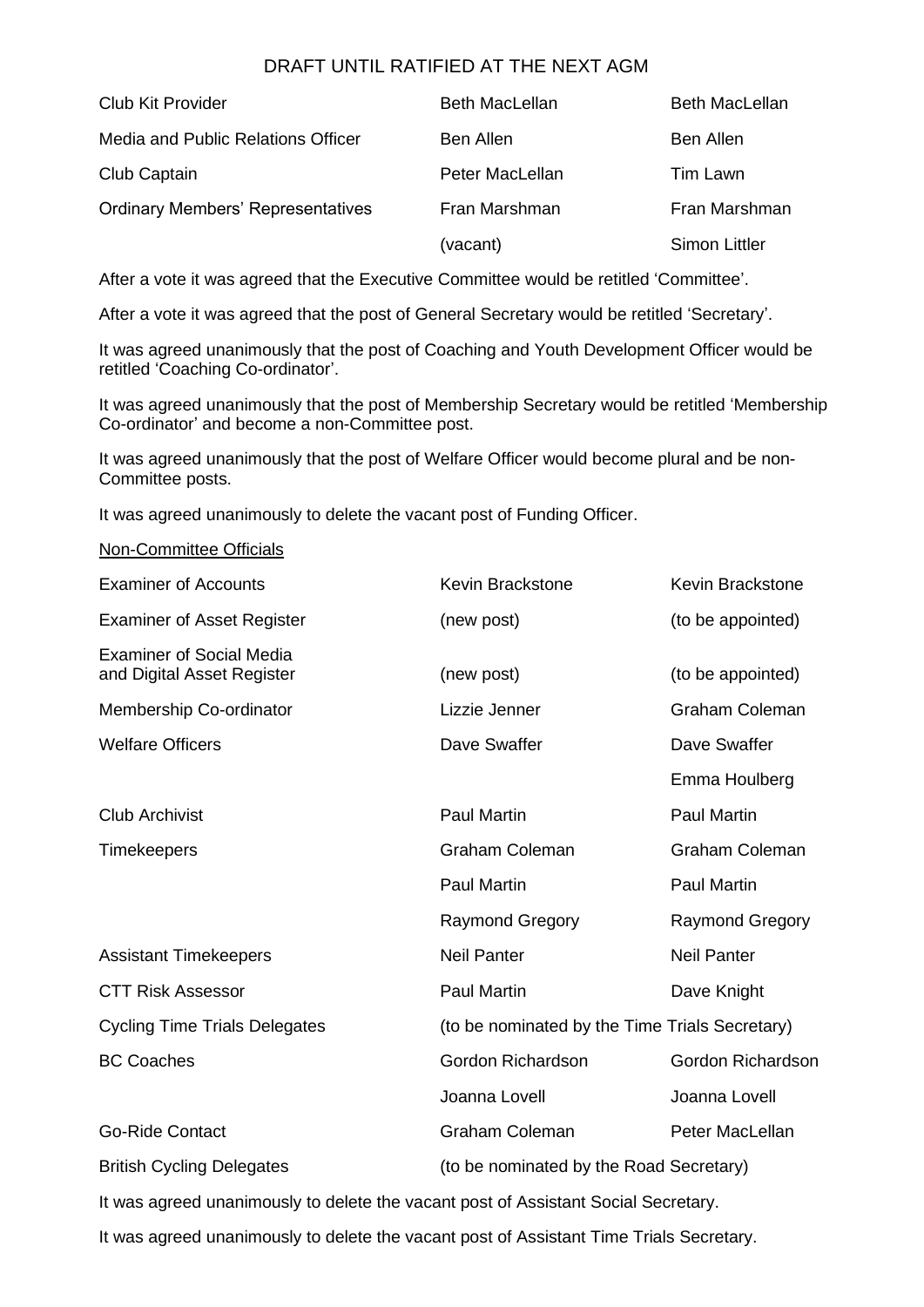It was agreed unanimously to delete the vacant post of Time Trials Handicapper.

It was agreed unanimously to delete the vacant post of BC Risk Assessor.

It was agreed unanimously to delete the vacant post of Assistant Welfare Officer.

## 7. Proposals

### a. To delete Rule 9

It was agreed unanimously to delete Rule 9 (Jersey Membership Scheme).

### b. To change Rule 10

The proposal to change Rule 10 (Membership Renewal) to apply to 1<sup>st</sup> April instead of 1<sup>st</sup> January was withdrawn.

### c. To change Article 2 of the Constitution

It was agreed unanimously to change Article 2 to read

## **2. The purpose of the Club is**

a. To actively promote and represent the sport and pastime of Cycling in the local community.

b. To continuously enable and encourage inclusive participation throughout our activities, group riding, competition, coaching.

c. To conduct all matters in a way that is inclusive, fair, transparent and in the best interests of the membership and local community.

d. To ensure due diligence and a duty of care to all members and to all non-Club members who participate in Club activities.

### d. To change Article 4 of the Constitution

It was agreed unanimously to change Article 4 to read

## **4. Standards, Conduct and Equity**

a. The Club is committed to the highest standards of conduct and transparency, and effective checks and balances, which are reviewed and updated regularly.

b. The Club shall exercise a duty of care to all participants involved in Club activities.

c. The Club representatives, Committee members, role holders, members and those associated with the Club on its behalf, shall act in the best interests of the Club and fellow members. Ethically, fairly and with full transparency.

d. Conflicts of interest shall be declared and registered to ensure decisions are presented in full and made in the best interest of the Club and not to the benefit of an individual or any external organisation.

e. The Club is committed to ensuring that equity is incorporated across all of its activities. In doing so it acknowledges and adopts Sport England's definition of sports equity.

f. The Club respects the rights, dignity and worth of every person and will treat everyone equally within the context of cycling, regardless of age, ability, gender, race, ethnicity, religious belief, sexuality or social/economic status.

g. The Club is committed to everyone having the right to enjoy their sport in an environment free from threat of intimidation, harassment and abuse.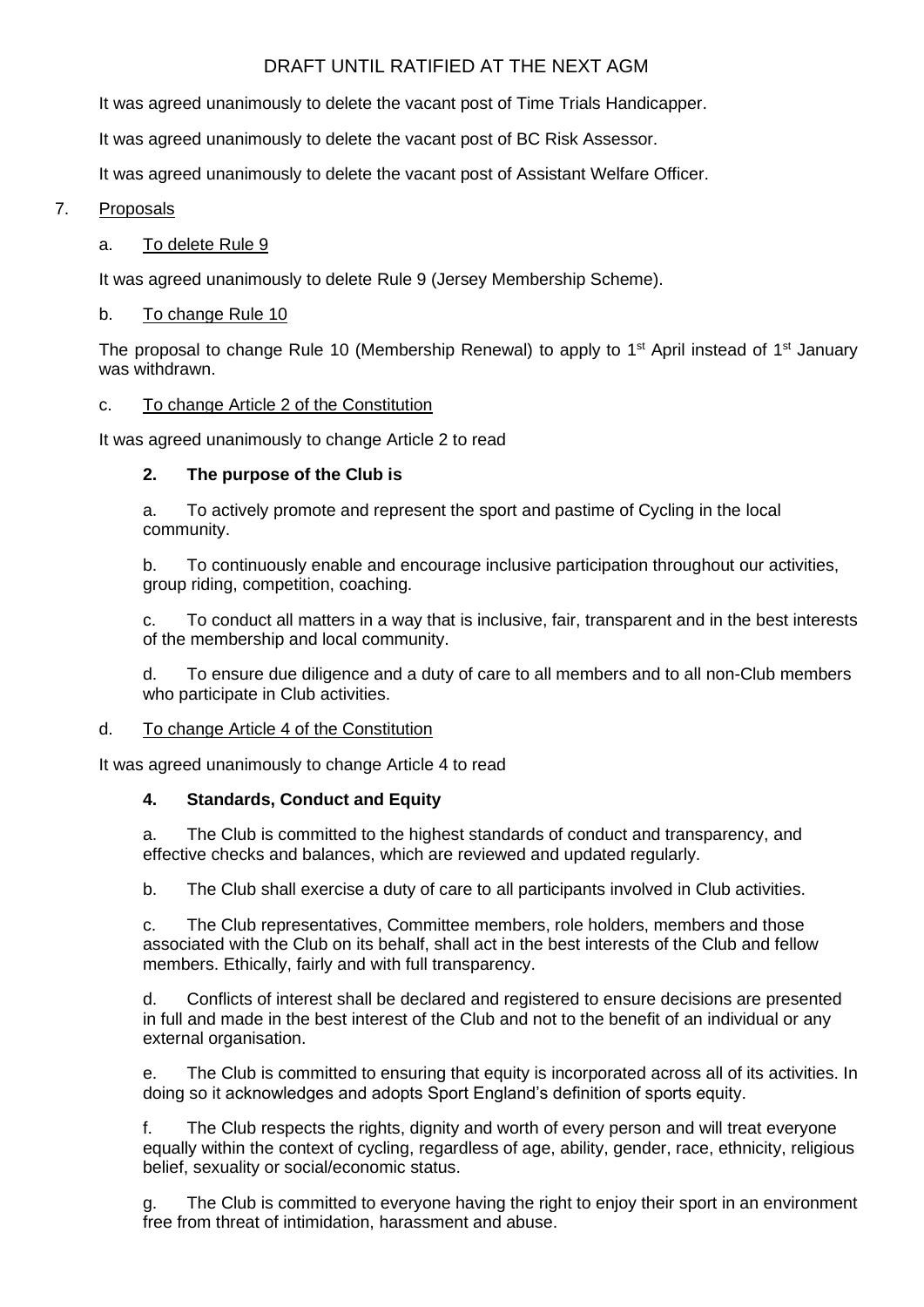h. All Club members have a responsibility to oppose discriminatory behaviour and promote equality of opportunity.

i. The Club will deal with any discriminatory, ethical or conflict of interest behaviour seriously and in accordance with the Club's disciplinary procedures.

j. The Club shall deal with Conduct or behaviour likely to bring the Club or sport into disrepute seriously and in accordance with the Club's disciplinary procedures.

## e. To change Article 5 of the Constitution

It was agreed unanimously to change Article 5 to read

## **5. President and Committee**

a. The Club will be led by an elected President and an elected Vice President and managed by a Committee of elected officials.

(Articles 5.b to 5.g were unchanged.)

h. Club Committee meetings shall be conducted once every calendar month, and not more than 7 weeks after the last Committee meeting. The format of Committee meetings shall be face to face round table in person or, by exception, Committee members may request to join by video or phone call. Regular participation of Committee members is essential to fulfil the expectations of the position; namely, active engagement, support, listening and cooperation between role holders.

i. The quorum required for a Committee meeting to be able to conduct the affairs of the Club is a simple majority of the above elected officials. No such meeting is valid unless all officials have been notified 15 days in advance.

j. Committee agendas shall be distributed to members no less than 15 days prior to a Committee meeting by the Secretary or (in their absence or non-availability) another member chosen by the Committee. Matters important to members shall be submitted directly to Committee members, or directly to the Secretary/Chairman's mailbox (for onward distribution) no less than 4 days before the meeting.

k. Committee meetings are open and any paid-up Club member may attend. Only elected officials may vote on matters at these meetings. Such officials shall be confirmed by the Chair of the meeting. Any member occupying more than one role may only have one vote.

l. Whenever a Committee member has a personal interest in a matter to be discussed, he/she must declare it and withdraw from that part of the meeting, unless asked to stay; his/her presence is not be counted in the quorum for that agenda item and should withdraw from any vote on the matter concerned.

m. The Chair of the meeting shall not vote for any motion unless there is a 50/50 split between all other voting members; only then will the Chair have the casting vote.

n. The Chair shall ensure Committee Meeting Minutes are distributed to members no more than 7 days after closure of a meeting by the Secretary or, in their absence or non-availability, another member chosen at the meeting.

### f. To change Article 6 of the Constitution

It was agreed unanimously to change Article 6 to read

# **6. Property, Physical Assets and Finances**

a. All Club property is the responsibility of the Trustees, namely Chairman, Secretary and Treasurer during their terms of office.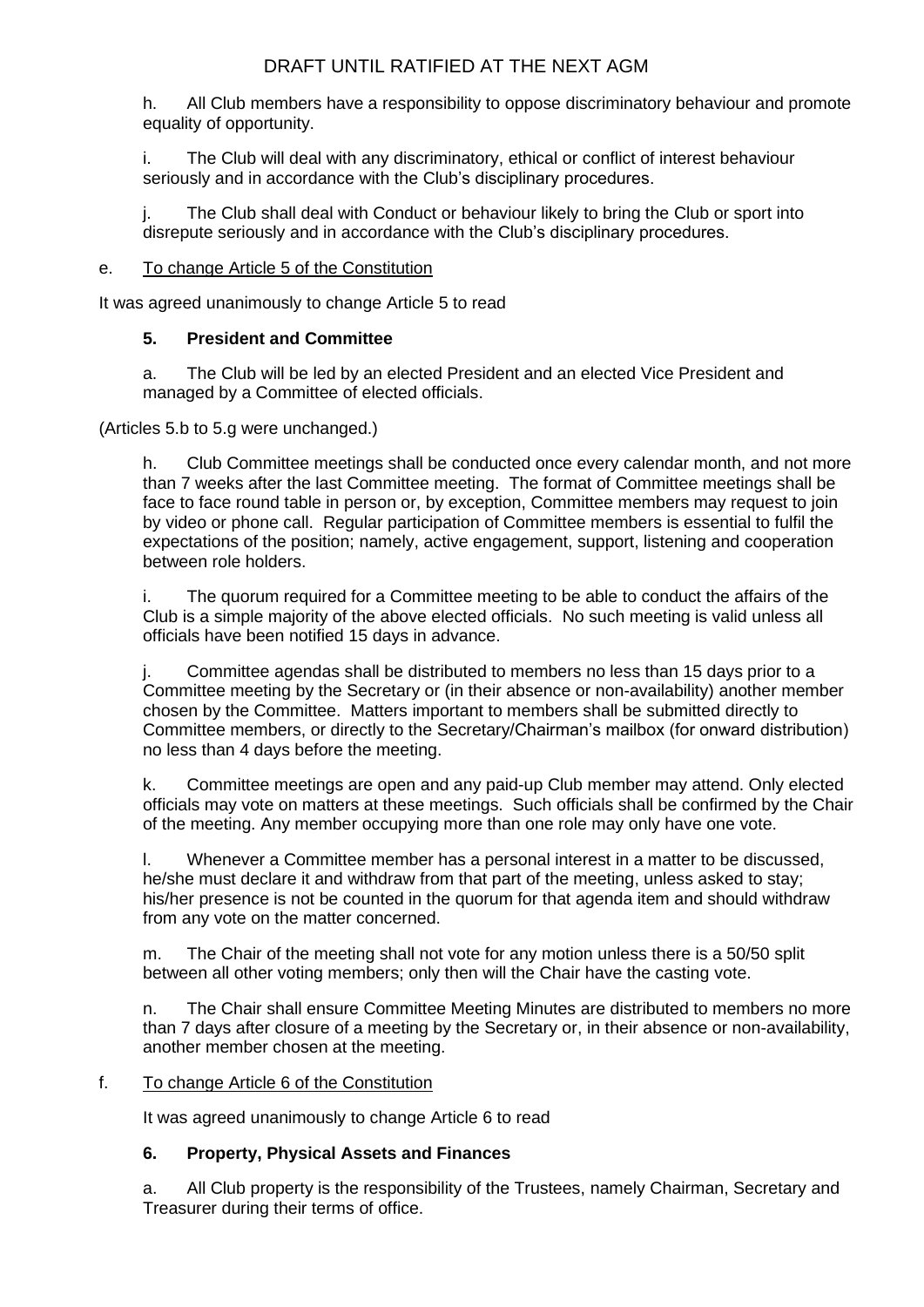b. The property, registered name Portsmouth North End Cycling Club and funds of the Club shall not be used for the direct or indirect private benefit of members. Any permitted exceptions shall be published in full to members; conflicts of interest shall be stated and safeguards shall be applied.

c. The Club's Asset Register shall be maintained and readily available, preferably via direct access online, for the convenience of all members, with the express objective to maximise use and benefit of assets for all members.

d. Each Asset shall have an Asset Custodian assigned according to specific committee role Terms of Reference.

e. The Asset Custodian is responsible to promote and maximise the use of the asset within the Club, maintain the asset in a usable condition, propose replacement if appropriate or dispose of an asset not fit for use. Asset disposals shall be recorded and communicated as appropriate. Conflict of interest safeguards shall be applied.

f. Assets may be issued into the care of Full Members only with approval of the principal asset custodian or Club Secretary.

g. Any changes to the Asset Register shall be published to members within 5 working days and either distributed or made available directly online.

h. Reasonable use of an asset by a Club member shall be supported, where use cannot be permitted within the Club rules, a fair, timely and transparent reason shall be provided with the purpose of resolving and supporting future use.

i. The Asset Register and Asset valuation shall be provided by the secretary to the Treasurer as part of the Club annual accounts.

j. Persons proposing to request or receive money on behalf of the Club shall do so with the prior agreement and approval of the Treasurer.

### g. To insert new Article 7 of the Constitution

It was agreed unanimously to insert new Article 7 which reads

### **7. Social Media and Digital Assets**

a. All Social Media and Digital Asset property is the responsibility of the Club. The Club Media and Public Relations Officer is by virtue of appointment directly accountable to the Committee for actions in those Media and Digital Assets which, for the purposes of this document refers to digital accounts or online/digital tools/processes/platforms and content created within such assets on behalf of, or for the purposes of the Club or role holders/officials.

b. All Social Media and Digital Assets and use thereof shall be conducted in accordance with Social Media and Digital Policy of the Club.

c. The Social Media and Digital Assets registered, operated or created in the name Portsmouth North End Cycling Club shall not be used for the direct or indirect private benefit of members. Any permitted exceptions shall be published to members. Conflicts of interest safeguards shall be applied.

d. The Club Media and Public Relations Officer is responsible for the security and maintenance of the Social Media and Digital Asset register, supported by the Club Secretary.

e. Social Media and Digital Assets may be issued into the care of Full Members only with approval of the Digital Asset Custodian or Club secretary.

#### h. To renumber and change Article 7 of the Constitution to be Article 8

It was agreed unanimously to renumber and change Article 7 to read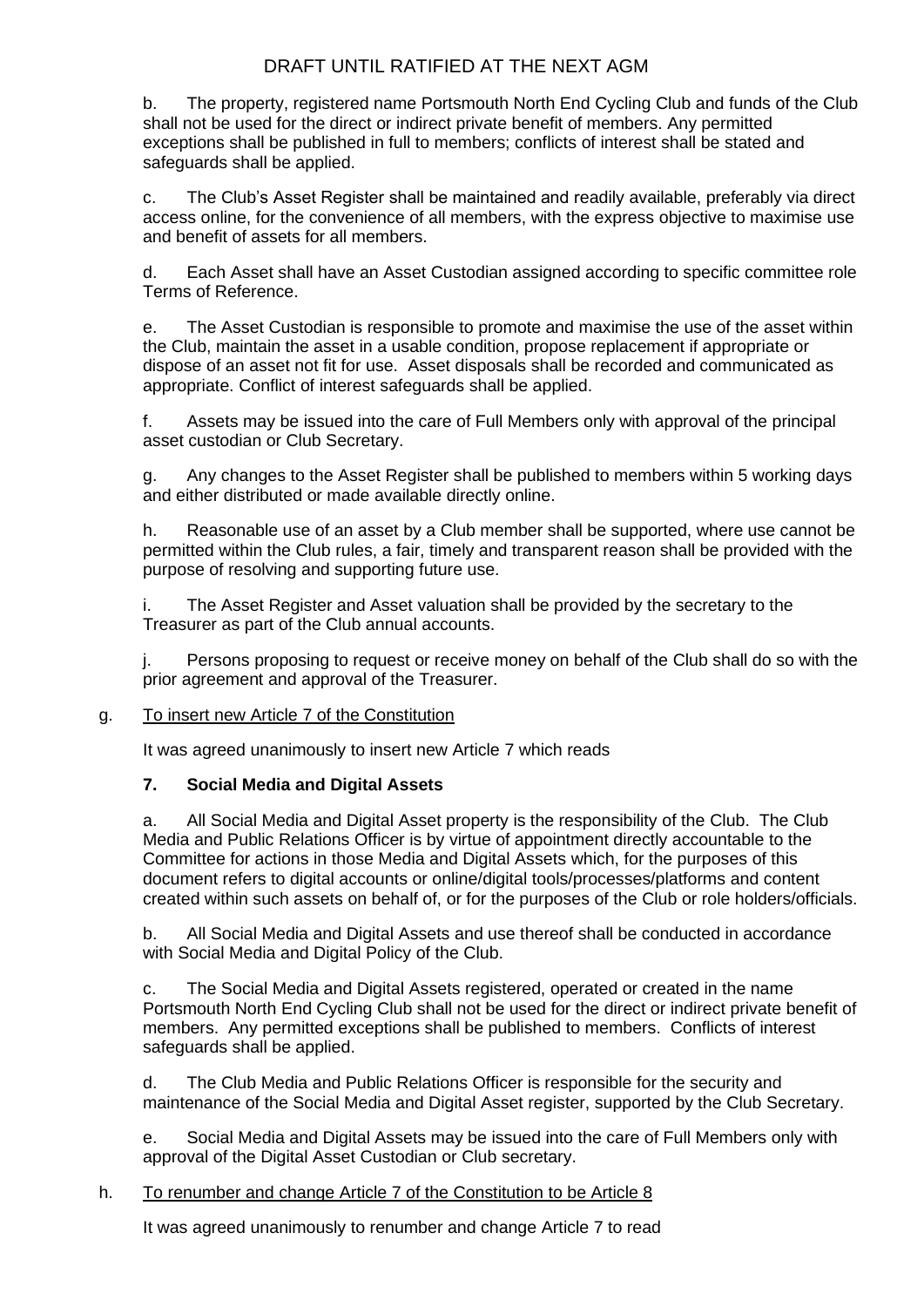## **8. Annual and Extraordinary General Meetings**

a. Annual General Meetings (AGMs) are the means by which the members of the Club exercise their democratic rights in conducting the Club's affairs.

b. The Club shall hold the AGM within 60 days of the end of the financial year:

- Approve the Minutes of the previous year's AGM.
- Receive reports from the Chairman and Secretary. [Footnote]
- Receive a report from the Treasurer and approve the annual accounts.
- Receive a report from the person nominated to examine the accounts.
- Elect the President and Vice President as required.
- Elect the officers of the Committee.
- Vote on any proposed changes to the Rules, including approval of the membership fees.
- Consider any proposed changes to the Constitution.
- Deal with other relevant business at the discretion of the Chairman.

c. Notice of the AGM will be notified by email to all members 21 days beforehand and additionally via members' forums or social media. Reports and proposed changes to the Constitution or Rules shall be sent to the Secretary (or other nominated member assigned by the committee) no less than 14 days beforehand, after which time the Reports will be promulgated, accompanied by an Agenda.

d. An Extraordinary General Meeting (EGM) shall be called by the Secretary (or other nominated member assigned by the Committee) in response to an application in writing supported by at least 10% of the membership, excluding 'Associate' members. The Secretary (or other nominated member assigned by the Committee) shall also call an EGM within 14 days by decision of a simple majority vote by all Committee members or in response to a deferment by the presiding officer at an AGM. The format shall be as for an AGM, tailored to suit the matter in hand.

e. All members shall be eligible to vote at AGMs/EGMs. Associate members may attend AGMs/EGMs, but are not eligible to vote.

f. A resolution, approved in writing by every Committee member, shall be valid without the requirement for a meeting.

g. The Chair of the meeting shall not vote, unless, for any motion, there is a 50 / 50 split between all other voting members, only then will the Chair have the casting vote.

h. The Chair shall ensure AGM/ EGM Meeting Minutes are distributed to members no more than 7 days after closure of a meeting, or by the Secretary or (in their absence or nonavailability) another member chosen at the meeting.

i. Whenever a member has a personal interest in an AGM matter to be discussed, he/she must declare it, withdraw from that part of the meeting (unless asked to stay); his/her presence is not to be counted in the quorum for that agenda item and should withdraw from any vote on the matter.

[Footnote] While the purpose of the Treasurer's Report is self-evident, the Chairman's Report assesses the general wellbeing of the Club and provides a sense of direction; the General Secretary's report summarises the acquisition, use and disposal of Club assets during the past year.

### i. To renumber and change Article 10 of the Constitution to be Article 11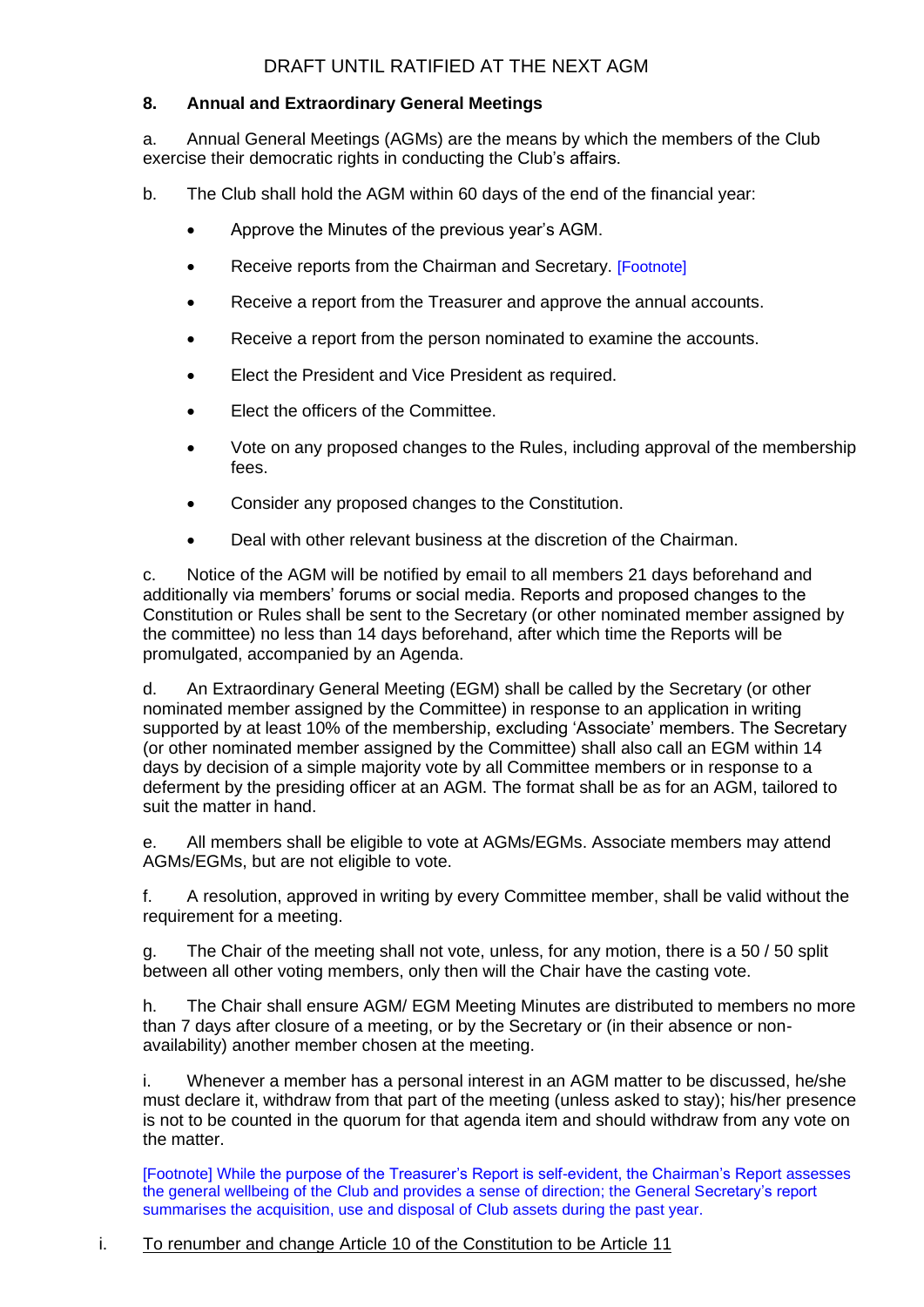It was agreed unanimously to renumber and change Article 10 to read

## **11. Dissolution**

a. A resolution to dissolve the Club can only be passed at an AGM or EGM if at least 75% of those present (and eligible to vote) support that proposal. The Executive members of the Committee (Chair, Vice Chair, Secretary and Treasurer) will then be responsible for the orderly winding up of the Club's affairs, whilst ensuring conflict of interest safeguards are observed.

b. In the event of dissolution, all debts shall be cleared, firstly, from existing Club funds and, secondly, by monies raised by the sale of tangible assets. Any remaining monies and assets shall be disposed of by the Trustees thus:

- To another local British Cycling registered club with similar aims and not for profit status and/or
- To another local cycling organisation with charitable or not for profit status and/or
- To another local community sports organisation with charitable or not for profit status and/or
- To another local publicly-funded organisation of charitable status.

## j. To change Rule 1

It was agreed unanimously to change Rule 1 to read

1. Portsmouth North End Cycling Club (hereinafter referred to as 'the Club') shall adhere to its Constitution. The Constitution can only be amended by a ballot of eligible members at an Annual General Meeting (AGM) or at an Extraordinary General Meeting (EGM) called specially for that purpose. [Footnote] The Committee has no power to override the Constitution.

[Footnote] As mandated in the Constitution itself.

### **Item 3**

k. To change Rule 3

It was agreed unanimously to change Rule 3 to read

3. The Committee shall have the power to decide all questions not provided for by these Rules or by the Constitution.

l. To change Rule 4

It was agreed unanimously to change Rule 4 to read

4. No member of the Committee is to hold office or serve on a committee of any other cycling club. There is no restriction regarding participation on a committee of a National or Regional Governing Body. However, the Committee reserves the right to disbar such participation if a conflict of interest is perceived, or could be perceived by members which is detrimental to the Club's constitutional purpose and objectives.

m. To change Rule 5

It was agreed unanimously to change Rule 5 to read

5. The maximum term of office in the same role (upon annual AGM re-election) will be four consecutive years, with a minimum of 2 years out of office. Role holders shall support a succession plan and a cooperative handover to new appointees. The Chair of the Club is responsible to lead and support a diverse, competent and motivated Committee focussed commonly on the Club's purpose, its future and in the interests of its members.

n. To change Rule 6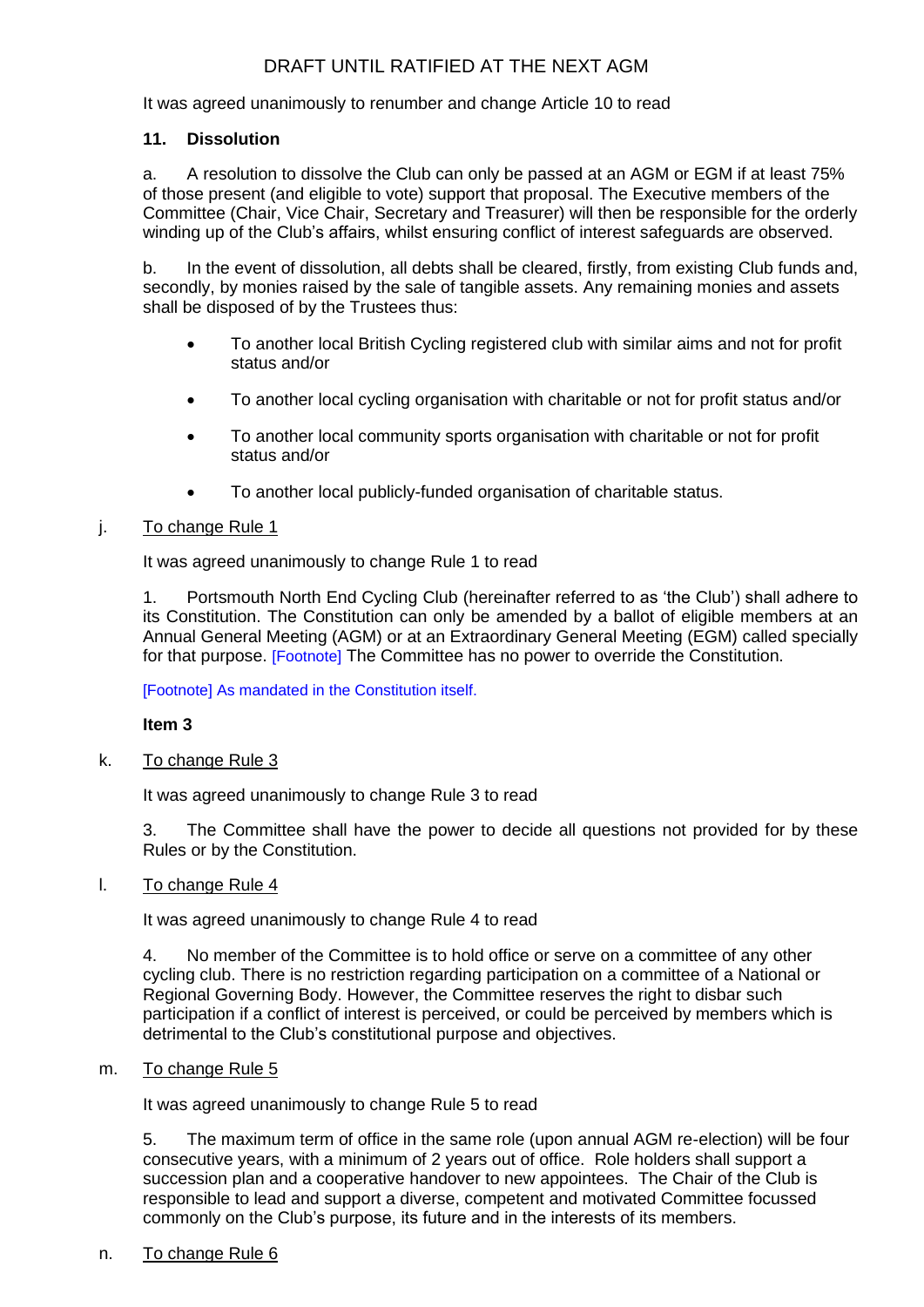It was agreed unanimously to change Rule 6 to read

6. In addition to the Committee positions mandated by the Constitution, an Examiner of Accounts, Examiner of Asset Register, Examiner of Social Media and Digital Asset Register be elected by ballot at the AGM. [Footnote] Supporting positions within the Club shall be appointed and recorded/communicated as required by Committee members within the scope of their TORs, to include Mountain Bike Representative, Ride Leaders, Social Media Community Leaders and necessary Delegates, Coaches, Timekeepers and their Assistants.

[Footnote] Only the Examiner of Accounts; Examiner of Asset Register, Examiner of Social Media and Digital Asset Register positions are mandatory and must not be conducted by an existing Committee member; any other supporting positions vacant and deemed to be required at the time of the AGM will be recorded as 'to be appointed', as distinct from 'vacant'.

### o. To change Rule 7

It was agreed unanimously to change Rule 7 to read

7. Any member of the Committee shall be considered to have resigned their appointed role, in the event of non-participation in round table meetings on three consecutive occasions without a satisfactory explanation, or is unable to fulfil the expectation of their role towards members and Committee peers without satisfactory explanation for three consecutive Committee periods.

p. To change Rule 8

It was agreed unanimously to change Rule 8 to read

8. A prospective member must complete an application form and present it with the appropriate fee to the Membership Co-ordinator. If deemed necessary by the Membership Secretary, the application may be presented to the Committee for approval. The grounds for such referrals shall be stated in writing.

#### q. To delete Rule 9 as above

It was agreed unanimously to delete Rule 9.

#### r. To renumber and change Rule 16

It was agreed unanimously to renumber and change Rule 16 to be Rule 15 and read

15. The Committee may sanction limited use of Club funds by a member or members directly representing the Club and its purpose. Club funds shall not be used for the direct or indirect private benefit of any member not relating to the purpose of the Club. Funding requests shall be proposed by Committee Members to support the scope within their TORs. Where the Club pays for the training or qualifications of an individual, it does so in good faith, and on the basis that the skill or qualification shall be used to benefit Club members, for a period of no less than 3 years. All exceptions to this period shall be approved by the Club committee.

#### s. To renumber and change Rule 17

It was agreed unanimously to renumber and change Rule 17 to be Rule 16 and read

16. Club property shall not be used for the direct or indirect private benefit of a member not related to the purpose of the Club. All exceptions shall be proposed by a Committee Member consistent with their TORs and specifically approved by the Committee and for a fixed max period when the approval request shall be resubmitted. Conflict of interest safeguards shall be applied. [Footnote]

[Footnote] For example if the Club has a CB radio and its custodian wishes to use it for a worthy cause e.g. a Scout Association day hike at a time when it was not needed by the Club for a cycle race or similar. Any damage incurred must be paid for by the individual signing for its use.